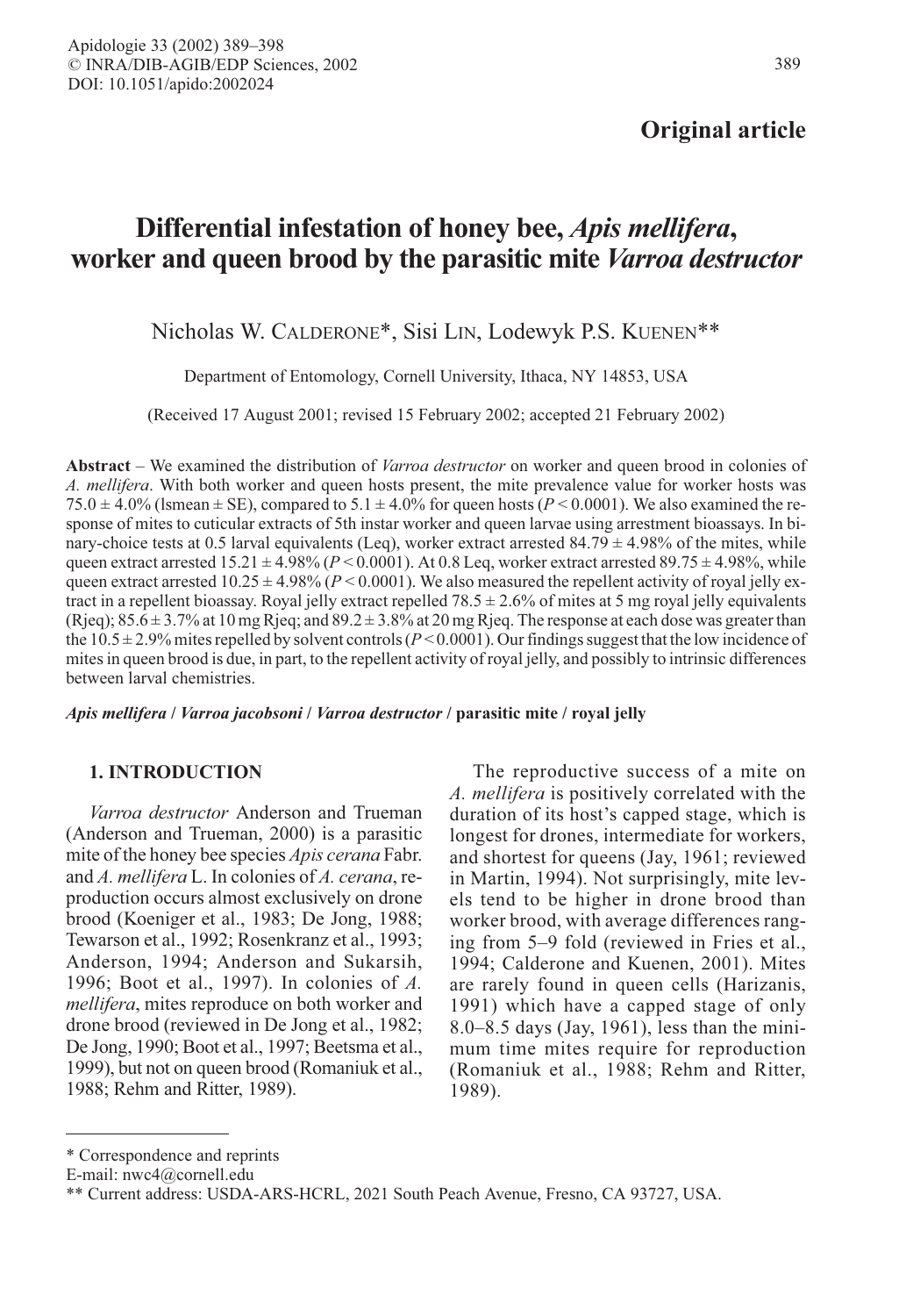Several proximate mechanisms have been proposed to account for the heterogeneous distribution of mites among immature host types. According to one explanation (herein, the chemical hypothesis), differences in mite levels are a result of differences in host chemistries. Le Conte et al. (1989) reported that mites are attracted to a blend of three aliphatic esters (methyl and ethyl palmitate and methyl linolenate) that are produced in greater quantities and over a longer period of time (Trouiller et al., 1991, 1992) by drone larvae than worker larvae. Other compounds are also involved in the host acquisition process (Rickli et al., 1992, 1994; Boot, 1994; Donzé et al., 1998; Calderone and Lin, 2001). Alternatively, the observed bias may be a result of differences in the physical characteristics of worker and drone, larval-cell complexes (De Ruijter and Calis, 1988; De Jong and Morse, 1988; Goetz and Koeniger, 1993; Boot et al., 1995; Kuenen and Calderone, 2000; Calderone and Kuenen, 2001). In contrast, little is known about the mite's interaction with queen brood, although queen larvae produce the lowest levels of the putative attractants proposed by the chemical hypothesis (Trouiller et al., 1994), and the highest levels of methyl oleate, a putative repellent (Le Conte 1990, reported in Trouiller et al., 1994).

Here, we compare the incidence of mites on worker and queen brood, something documented in only one population of A. m. macedonica in Greece (Harizanis, 1991). We seek to determine if mites infesting bees in the US exhibit similar behavior. We also examine the responses of mites in bioassays to cuticular extracts of 5th instar worker and queen larvae and to extracts of royal jelly to determine if those substances provide a mite with chemical cues to its host's identity.

#### 2. MATERIALS AND METHODS

## 2.1. Experiment 1. Mite prevalence values and parasite load scores in worker and queen cells

A naturally-mated queen was caged in a colony for 12 h on an empty worker comb; then, the worker comb was placed in the brood nest of an unrelated,

mite-infested colony. After 2.5 days, the queen in that colony was confined to a cage and placed on the bottom board to create a condition conducive to rearing queen cells. A day later, when experimental worker larvae were still < 24 h old, 45 of them were transferred to beeswax queen rearing cells affixed to wooden bars using standard grafting techniques (Laidlaw, 1989). Unlike Harizanis (1991), who reared queens on a separate frame placed in between a comb of open brood and one with pollen and honey, we embedded the queen cells in the face of the comb containing the remaining worker larvae to create a situation similar to that found when colonies supercede, rear emergency replacement queens, or swarm.

After the experimental brood was capped, it was removed from the colony and immediately examined for mites. This allowed us to determine the number of mites that entered the cells independent of subsequent mite reproduction. We examined approximately 100 worker cells selected at random and all queen cells that were reared to the capped stage. Both mite prevalence values ( $MPV =$  the proportion of hosts infested with one or more mites) and parasite load scores (PLS = the number of mites infesting a host) (after Margolis et al., 1982) were determined. We replicated this procedure 12 times using 12 unrelated sources of brood that were reared in 12 unrelated queen-rearing colonies. All colonies were established from queens obtained from commercial sources in non-Africanized regions of the US.

Each queen-rearing colony consisted of approximately 40 full-depth combs of bees and, at the start of experiment 1, a normal compliment of open and sealed brood.

#### Analysis

Mite prevalence values were transformed with the square root function to equalize variances and then analyzed using a randomized block design (Proc Mixed – SAS, 1996) with caste modeled as a fixed effect and colony and the colony by caste interaction as random effects. Parasite load scores were compared using the Wilcoxon two-sample test (SAS, 1988) because their variances could not be equalized.

We used correlation analyses (SAS, 1988) to examine the relationship between mite prevalence values and colony-average parasite load scores for worker brood. We conducted a separate analysis for queen brood. We also used correlation analyses to examine the relationship between: (1) mite prevalence values for queens and workers, and (2) colonyaverage parasite load scores for queens and workers.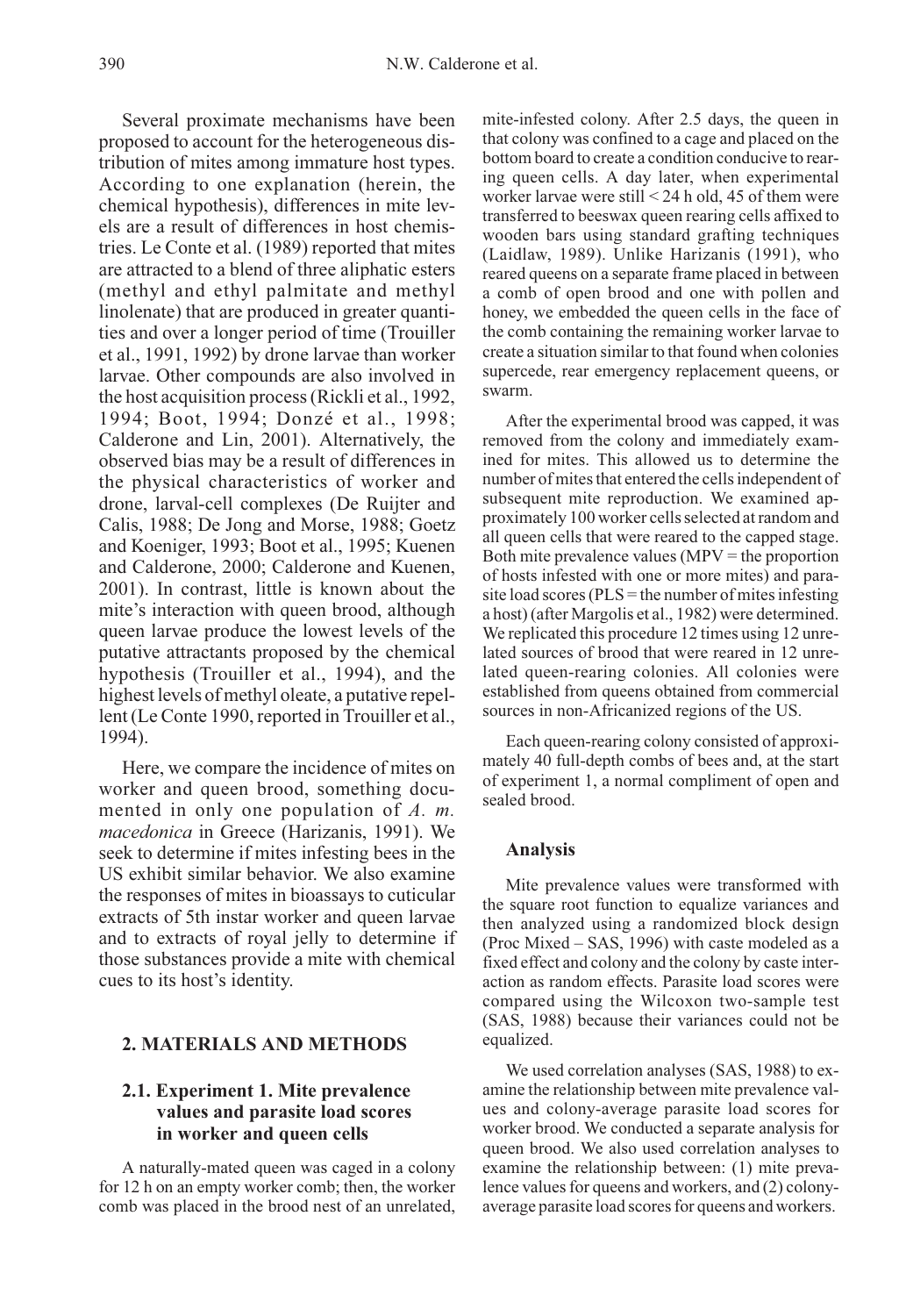## 2.2. Experiment 2. Effect of alternate hosts on mite prevalence values and parasite load scores in queen cells

We conducted a second round of queen rearing immediately after all of the brood in the queen-rearing colonies had been capped. In this experiment, the comb with the source of worker larvae was discarded; therefore, the queen larvae were the only immature hosts available. After the queens cells were capped, they were removed and immediately examined for mites. Mite prevalence values and parasite load scores were determined. The procedure was replicated 11 times using the same colonies used in experiment 1 (one colony did not rear the second group of queens).

#### Analysis

We compared mite prevalence values and parasite load scores for the two groups of queen cells (experiments 1 and 2) using a randomized block design. Because the phoretic mite levels could have changed between experiments 1 and 2, we report these results with the caveat that there could be a bias in this comparison.

## 2.3. Experiment 3. Response of mites to cuticular extracts of queen and worker larvae in non-choice and binary-choice bioassays

Same-age worker and queen larvae were reared together in their parent colony and were collected 10–12 h before cell capping was completed. Intact larvae were extracted three times with hexane using 14–20 larvae per ml solvent per extraction. Each extraction lasted 5 min and was performed at room temperature. The combined extracts were filtered through glass wool in a Pasteur pipette and then concentrated under a stream of nitrogen gas. Worker and queen extracts were concentrated to 200 and 100 larval equivalents (Leq), respectively, per ml dichloromethane.

Responses of mites to extracts and controls were evaluated using both binary-choice and non-choice bioassays (Calderone and Lin, 2001). Responses to extracts in non-choice tests were evaluated at 0.5, 0.8, and 1.0 Leq. We tested 6 groups of mites (10–12 mites per group) at each combination of extract type and dose (36 groups total). Responses to extracts in binary-choice tests were evaluated at 0.5 and 0.8 Leq using 8 groups of mites (10–12 mites per group) for each combination of dose and extract type (32 groups total). For both assays, we replicated each treatment combination using mites from two colonies.

## 2.4. Experiment 4: Response of mites to crude extracts of royal jelly

Fresh royal jelly was collected from queen cells 10–12 h before cell capping was completed and extracted four times with dichloromethane, using 2 ml solvent per gram royal jelly for each extraction; and five times with dichloromethane:methanol, 1:1, using 1 ml solvent per gram royal jelly for each extraction. All extracts were filtered through glass wool in Pasteur pipettes. The dichloromethane:methanol, 1:1, extract was concentrated with a rotary evaporator at 30  $\rm{^{\circ}C}$  down to an aqueous phase, which was partitioned three times with dichloromethane, using 0.5 ml solvent per 1 gram royal jelly equivalent (Rjeq). The dichloromethane phase was combined with the dichloromethane extract and then concentrated under a stream of nitrogen to 1 g Rjeq per ml dichloromethane for bioassay.

Responses of mites to extracts were measured with a repellent bioassay (see below), with solvent controls run for comparison. We tested 12 groups of mites (10–12 mites per group) at 5 mg Rjeq, 7 groups at 10 mg Rjeq, 7 groups at 20 mg Rjeq, and 10 groups for controls. Mites from four colonies were tested at each dose. The activity of methyl oleate (Sigma), a putative repellent of larval origin, was measured at three doses: 25, 50 and 100 µg, using a single group of 10–12 mites at each dose.

#### 2.5. Repellent bioassay

Extracts were presented on a  $5.8 \times 5.8$  cm glass plate with one frosted surface. A  $5 \times 5$  cm pattern (Fig. 1) was printed on paper and attached to the underside of the glass plate to serve as an area marker. An aliquot  $(2-10 \mu l)$  of extract was applied evenly to the frosted surface in each of the treatment lanes ('T' in Fig. 1), and 10 µl dichloromethane were applied



Figure 1. Pattern used in the bioassay used to measure repellent activity of royal jelly extract. Extracts were placed in the treatment lanes labeled 'T'. Mites were introduced to the central lane at the point designated 'O'.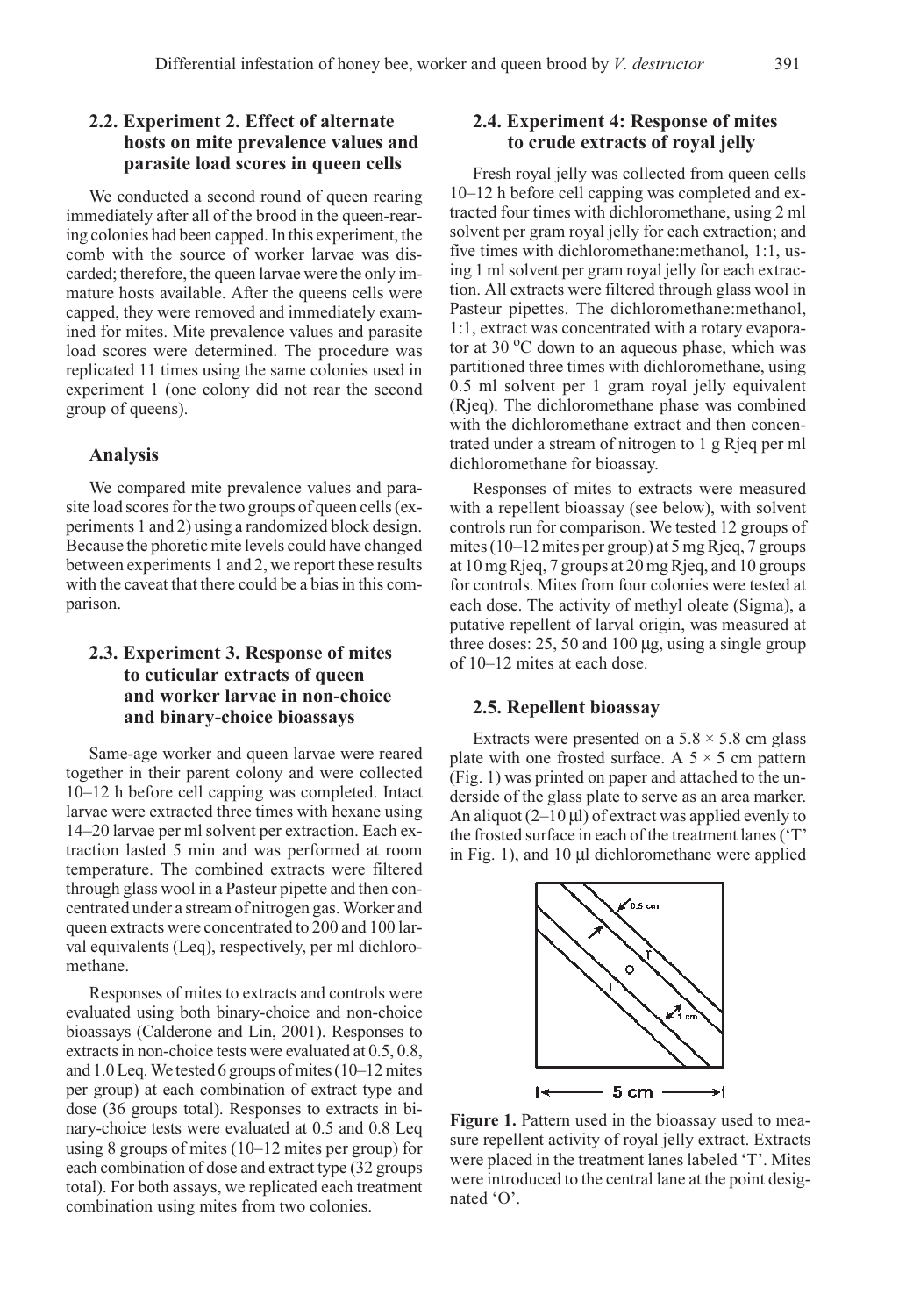for control runs. After air-drying, the plate and pattern were placed in a 9 cm Petri dish on a moistened filter paper.

Mites were obtained using established methods (Kuenen and Calderone, 1997; Calderone and Lin, 2001). Each mite was introduced to the central lane at the point designated 'O'and the dish cover was replaced. A mite was scored as not repelled if it moved into or through either of the treatment lanes during the 3 min observation period. A mite was scored as repelled if it moved off the plate while staying within the central lane, or if it remained in the central lane for the entire 3 min period, moving and making returns when it contacted either of the treatment lanes.

#### 2.6. Data collection and analysis

Assays were conducted in an environmentally regulated room at 32–33 °C and 40% r. h. (Le Conte and Arnold, 1987; Kuenen and Calderone, 1997; LeDoux et al., 2000). For each group of mites, we calculated the proportion that were arrested or repelled. Non-choice bioassay data were analyzed with analysis of variance with caste (if appropriate), dose (where more than one dose was used), mite source and their interactions modeled as fixed effects. We compared extracts (types and doses) directly, without including data from control runs. We assessed extract activity separately by comparing the response to each extract with the  $8.320 \pm 0.009\%$ (lsmean  $\pm$  SE) arrestment response in our standard control population (Calderone and Lin, 2001). Data are reported as percentages.

The proportions of mites arrested by the two treatments in binary-choice tests must sum to one and are not independent. Therefore, for the analysis of those data, we calculated the differences in the proportions of mites arrested by each type of extract at each dose and used the t-test to determine if those differences were greater than zero. Proportion data were transformed with the arcsine and square root functions to equalize variances. Data are reported as percentages.

#### 3. RESULTS

## 3.1. Experiment 1. Mite prevalence values and parasite load scores in worker and queen cells

We examined an average of  $98.33 \pm 1.14$ worker cells per colony (mean  $\pm$  SE;  $n = 12$  colonies; and 1 180 total cells) and  $27.42 \pm 2.00$ queen cells per colony ( $n = 12$  colonies and 329 total cells). The average mite prevalence values (proportion of hosts with one or more mites) for the two host types differed significantly. We found  $75.0 \pm 4.0\%$  (lsmean  $\pm$  SE) of worker cells infested with one or more mites; whereas only  $5.1 \pm 4.0\%$  of queen cells were infested  $(F_{1,11} = 198.64; P < 0.0001; Fig. 2)$ . The ratio of mite prevalence values for workers and queens was  $MPV_w/MPV_0 = 15.0$ . The parasite load scores (number of mites per host) for worker and queen brood were also significantly different in each colony ( $|Z| > 4.0$  and  $P \le 0.0001$ each test; Fig. 3). The ratio of the average of the colony-average parasite load scores for workers to the corresponding value for queens was  $PLS_W/PLS_O = 48.0.$ 

Colony-average parasite load scores were correlated with mite prevalence values for both worker brood (using the non-linear model  $y =$ ae<sup>bx</sup> ( $R^2$  = 0.91;  $F_{1,10}$  = 112.62;  $P$  < 0.0001) with  $a = 0.11$  ( $t = 2.2$ ;  $P = 0.05$ ) and  $b = 3.92$  ( $t = 7.49$ ;  $P = 0.0001$ ;  $n = 12$ ) and queen brood ( $r = 1.00$ ;  $P < 0.0001$ ;  $n = 12$ ). The correlation between worker and queen, mite prevalence values was not significant  $(r=0.34; P=0.28; n=12)$ . Similarly, the correlation between worker and queen, colony-average parasite load scores was not significant ( $r = 0.19$ ;  $P = 0.56$ ;  $n = 12$ ).

## 3.2. Experiment 2. Effect of alternate hosts on mite prevalence values and parasite load scores in queen cells

Colonies reared an average of  $21.64 \pm 32.24$ queen cells (mean  $\pm$  SE and 276 total queen cells). The average mite prevalence value was  $4.9 \pm 1.6\%$ , which was not significantly different from the  $5.1 \pm 4.0\%$ , the value obtained in the first experiment  $(F_{1,10} = 0.01; P = 0.9181;$ see Fig. 2). Similarly, the average parasite load score of  $0.050 \pm 0.016$  mites per queen cell was not different from the  $0.052 \pm 0.015$  mites per queen cell in experiment 1 ( $F_{1,10} = 0.00$ ;  $P = 0.9463$ ).

## 3.3. Experiment 3. Response of mites to extracts of queen and worker larvae in non-choice and binary-choice tests

In non-choice tests,  $86.11 \pm 3.3\%$  (mean  $\pm$ SE) of mites were active. Averaged over all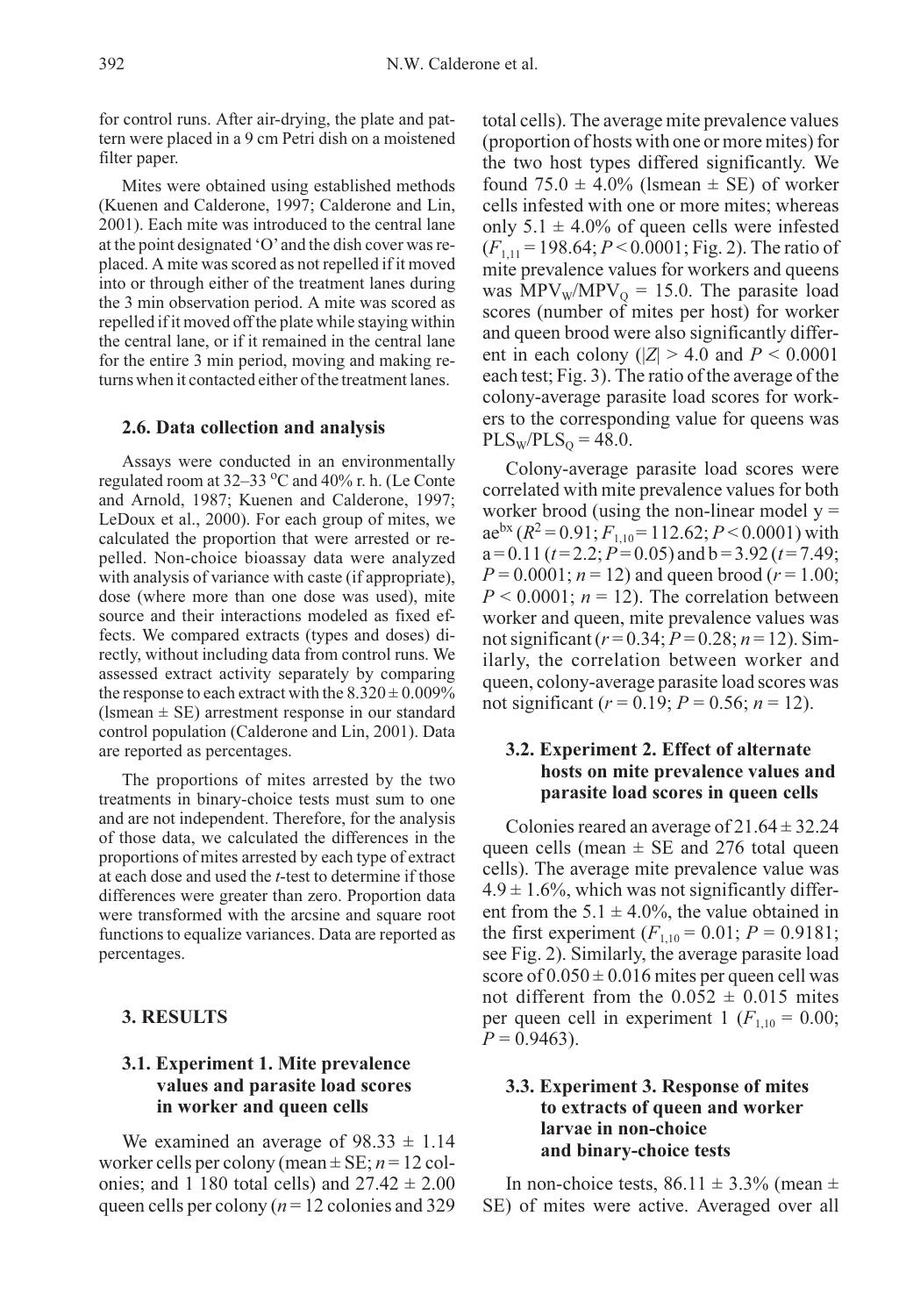Figure 2. (A) Mite prevalence values (% cells with one or more mites) for worker and queen hosts in experiment 1, and for queens in experiment 2. Values for workers and queens in experiment 1 were significantly different ( $P < 0.0001$ ). Values for queens in experiments 1 and 2 were not significantly different  $(P = 0.9181)$ . (B) Parasite load scores (average number of mites per cell) for queens in experiments 1 and 2 were not significantly different  $(P = 0.9463)$ . Numbers atop each bar are the total number of hosts of that type examined in all colonies.

5

4

3

 $\overline{\mathbf{c}}$ 

1

A

Parasite Load Score



## Colony

Figure 3. Parasite load scores for worker and queen hosts in each of the 12 test colonies in experiment 1. Numbers atop each bar are the total number of that type of host assayed in that colony. The differences between worker and queen hosts were significant in each colony  $(P<0.001$  each test). Where the error bar is absent, the value for that bar is zero.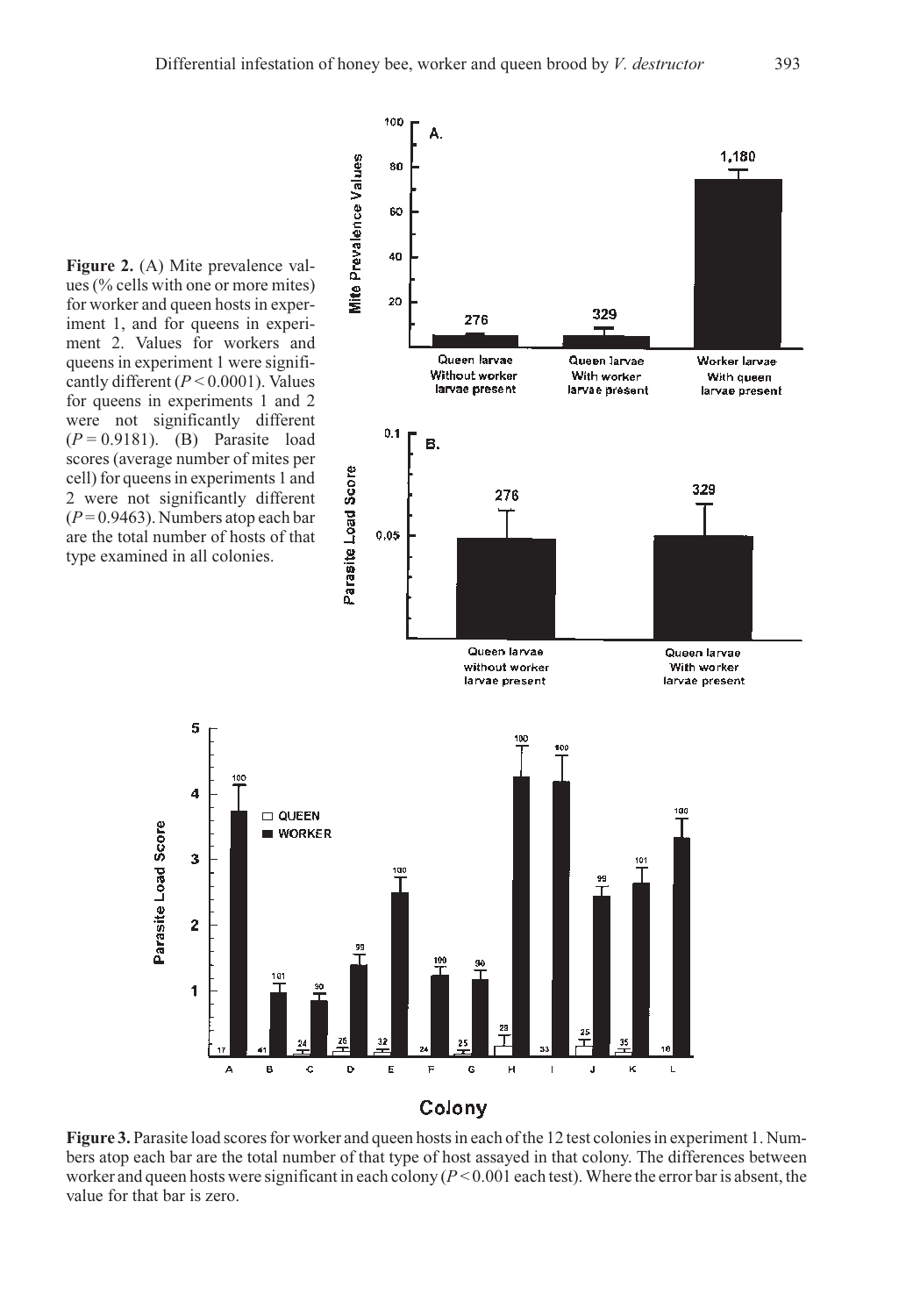

Figure 4. Percentage of mites arrested by cuticular extracts of 5th instar worker and queen larvae in (A) non-choice and (B) binary-choice test bioassays. For the non-choice tests, a greater percentage of mites was arrested by worker extracts ( $P$  < 0.0528). For the binary-choice bioassay, treatment effects were significant at both doses ( $P < 0.0001$ ). Control data not included in either primary analysis.

doses,  $57.13 \pm 4.94\%$  (lsmean  $\pm$  SE) of mites were arrested by worker extract, and  $42.88 \pm$ 4.94% by queen extract  $(F_{1,24} = 4.15; P =$ 0.0528) (Fig. 4A). Responses to both extracts were greater than the responses in control runs (except queen extract at 0.8 Leq). Dose  $(F_{2,24} = 1.61; P = 0.2201)$ , mite source  $(F_{1,24} =$ 2.71;  $P = 0.1130$ , and the interactions between extract type and dose  $(F_{2,24} = 1.72)$ ;  $P = 0.1999$ ); extract type and mite source  $(F<sub>1,24</sub> = 2.76; P = 0.1096)$ ; dose and mite source  $(F_{2,24} = 0.67; P = 0.5205)$ , and extract type, dose and mite source  $(F_{2,24} = 0.77;$  $P = 0.4761$ , were not significant. In binarychoice tests,  $53.13 \pm 2.70\%$  of mites were active. At 0.5 Leq, worker extract arrested 84.79  $\pm$  4.98% of mites, while queen extract arrested  $15.21 \pm 4.98\%$  (Fig. 4B)  $(t_{14} = 6.98,$  $P < 0.0001$ ). At 0.8 Leq, worker extract arrested 89.75  $\pm$  4.98% of mites, while queen extract arrested  $10.25 \pm 4.98\%$  (Fig. 4B)  $(t_{14} = 7.98; P \le 0.0001).$ 

## 3.4. Experiment 4. Response of mites to crude extracts of royal jelly

All mites were active in the bioassays. Royal jelly extract repelled  $78.5 \pm 2.6\%$  of mites at 5 mg Rjeq;  $85.6 \pm 3.7\%$  at 10 mg Rjeq;



Figure 5. Percentage of mites repelled at each dose of royal jelly extract. Control data included in analysis. Means with different letters are significantly different ( $P < 0.05$ ).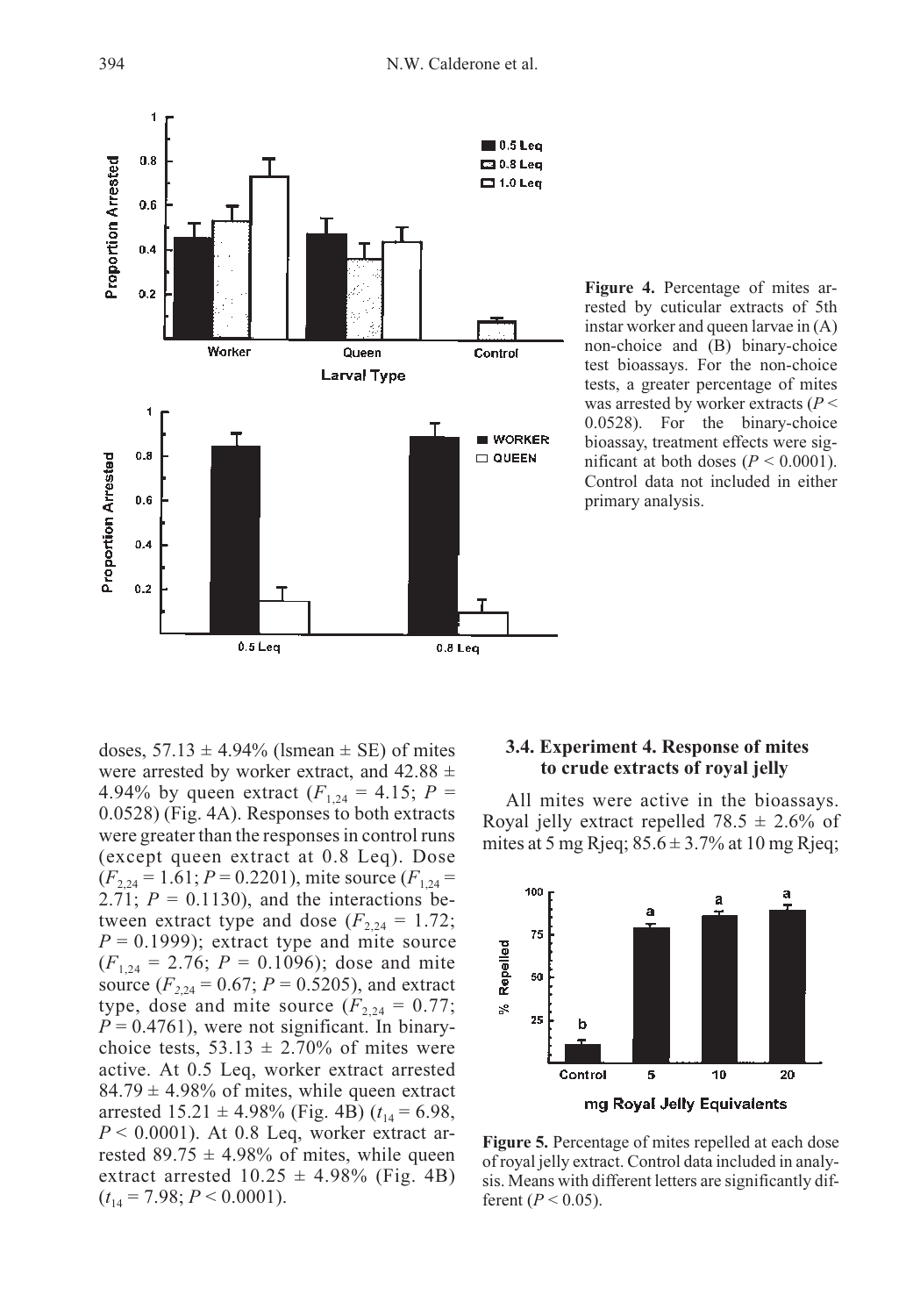and  $89.2 \pm 3.8\%$  at 20 mg Rjeq. The response at each dose was greater than the  $10.5 \pm 2.9\%$ mites repelled by controls  $(F_{3,20} = 67.85;$  $P < 0.0001$ ) (Fig. 5). Differences among mite sources were marginally significant  $(F_{3,20} = 2.87; P = 0.0622)$ ; but, the interaction between dose and mite source was not significant ( $F_{9,20} = 1.79$ ;  $P = 0.1333$ ). Methyl oleate repelled  $7.0 \pm 0.0\%$  of mites, which was not

 $(7.0 \pm 2.1\%)$ . 4. DISCUSSION

different from the response to solvent controls

Mite prevalence values were 15 times greater for worker brood than for queen brood. The average parasite load score for worker brood was 48 times greater than the corresponding value for queen brood. These differences were found even though queen cells were reared in direct contact with worker comb, as normally occurs during supercedure, emergency queen replacement, and swarming. Our findings are similar to those of Harizanis (1991) who documented a low incidence of mites in queen brood in a population of  $A$ . m. macedonica in Greece using standard queen rearing techniques in which queens are reared on a separate frame.

Unlike Harizanis (1991), the incidence of mites in queen brood in our study did not appear to be affected by the presence of worker brood that could serve as an alternate host. The significance of this difference in our studies is not clear, but it is not likely to be a result of a reduction in phoretic mite levels during the second experiment. The time between the capping periods for the queen cells in our two experiments was only eight days. In addition, mite-infested workers were continuing to emerge in the queen-rearing colonies; and, since there were no immature hosts for them to enter, it is more likely that the phoretic mite levels on adult workers were greater during the second experiment. Since we did not measure phoretic mite levels and adult-bee to brood ratios, we cannot say which of these variables contributed to the variation in mite levels in the experimental worker brood in our 12 experimental colonies. However, regardless of which variables

are responsible, correlation analyses revealed that those factors had little if any effect on mite levels in queen cells. This finding suggests that mites discriminate between worker and queen larvae.

Our data provide the first evidence that mites use chemotactic cues to discriminate between worker and queen larvae. In non-choice and binary choice tests, the percentage of mites arrested by extracts of 5th instar worker larvae was greater than the percentage arrested by extracts of 5th instar queen larvae. These findings, combined with data from Trouiller et al. (1994) showing that levels of methyl palmitate, methyl linolenate and ethyl palmitate from queen larvae are lower than levels for worker larvae, suggest that those compounds could offer mites cues about caste.

Other data raise questions about the role of these compounds. Applications of methyl palmitate to worker larvae did not increase the number of mites in worker cells (Boot, 1994); and methyl palmitate was detectable in only 2 of 17 samples of volatiles from attractive brood. Rickli et al. (1992) were unable to detect the putative attractants in headspace analysis of larval volatiles, but did find palmitic acid and reported that mites on a servosphere tracked airstreams with palmitic acid. Calderone and Lin (2001) found that mites were arrested in similar proportions by extracts of worker and drone larvae at all ages during their susceptible periods. They also demonstrated arrestment behavior by mites in response to a blend of synthetic esters, but mites were not attracted to these compounds when presented as volatiles in a wind tunnel (Kuenen and Calderone, 1998). Similarly, Donzé et al. (1998) reported only a weak response to fatty acid esters when presented as volatiles.

An alternate explanation for the biased distribution of mites between worker and queen hosts is that mites are repelled by stimuli specific to queen cells, such as the royal jelly used to feed queen larvae. A crude extract of royal jelly repelled mites at each of the three doses tested, with a maximum of  $89.2 \pm 3.8\%$  of mites repelled at 0.8 mg Rjeq. These data suggest that the low incidence of mites in queen cells is a result of their being repelled by chemicals in royal jelly. They also raise the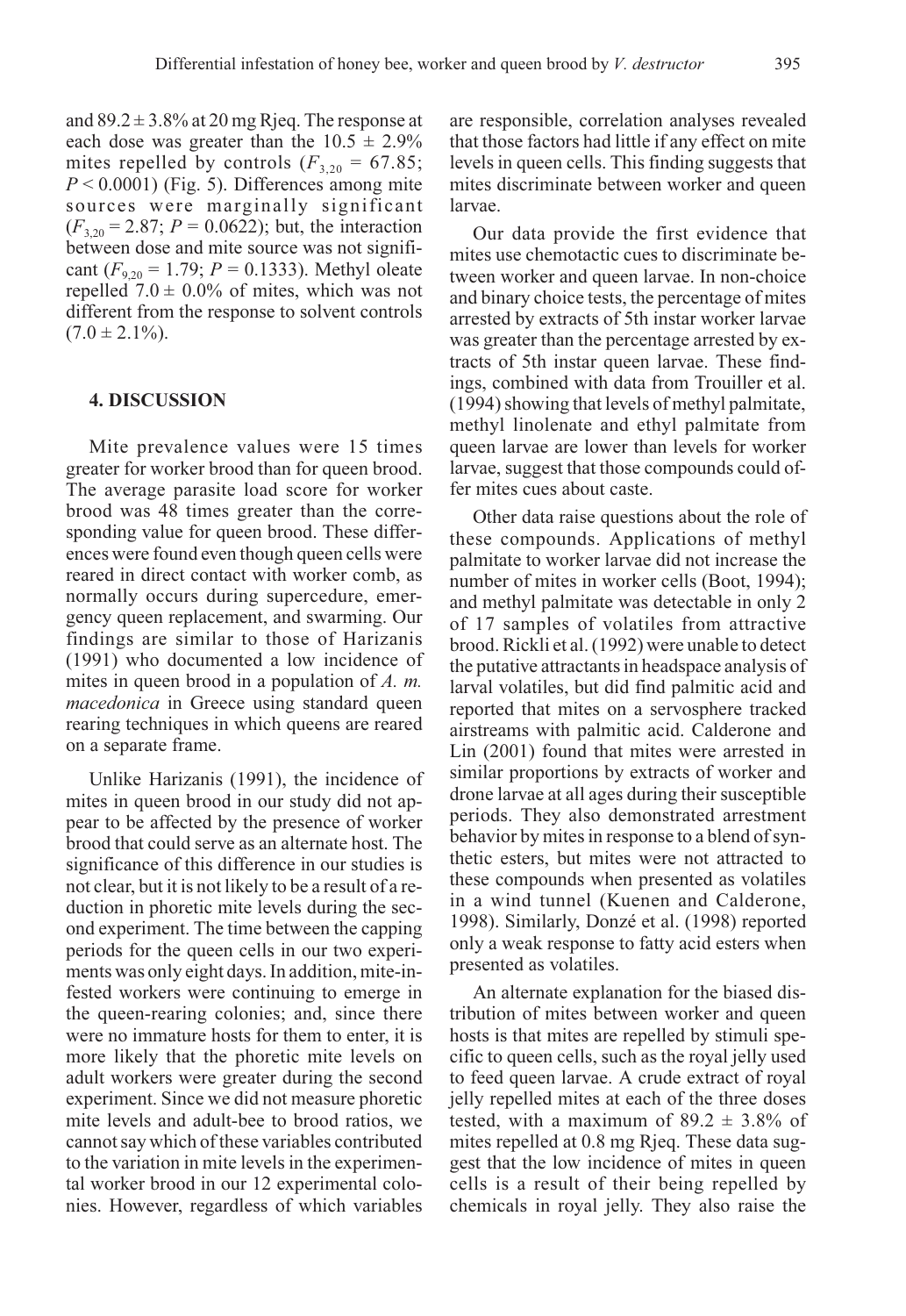possibility that mites were arrested disproportionately by extracts of worker larvae because small amounts of royal jelly were present in the queen larvae extract. In contrast, worker and drone, brood food and brood food extracts have been shown to arrest mites in various bioassays (Calderone and Lin, 2001; Nazzi et al., 2001).

Non-chemical factors also distinguish worker and queen cells from each other and may play a role in the host acquisition process. Most notable is the difference in the orientation of the two cell types. The long axis of a queen cell runs perpendicular to the long axis of a worker cell. This difference could provide mites with geotactic cues that allow them to distinguish between cell types. Other characteristics, such as the distance between a larva and the rim of its cell, may also play a role, as has been suggested for worker and drone brood (Goetz and Koeniger, 1993; Boot et al., 1995).

Our findings suggest that the low incidence of mites in queen brood is due in part to the repellent activity of royal jelly, and possibly to intrinsic differences in larval chemistries.

#### ACKNOWLEDGEMENTS

We thank two anonymous reviewers for valuable comments that helped to improve the manuscript. We thank Peter Borst, Richard Turcotte and Grace Lee for technical assistance. This research was supported in part by grants from USDA-NRICGP (#9601786), New York State Dept. of Agriculture and Markets (#C970001) and Hatch (NYC #139- 6431) to NWC.

Résumé – Différence d'infestation du couvain d'ouvrières et de reine d'abeilles (Apis mellifera) par l'acarien Varroa destructor. Nous avons comparé les niveaux d'acariens dans le couvain d'ouvrières et le couvain de reines dans des colonies d'Apis mellifera L. de différentes régions des États-Unis dépourvues d'abeilles africanisées. Dans une expérimentation nous avons trouvé  $75.0 \pm 4.0$  % (moyenne  $LS \pm SE$ ) des cellules d'ouvrières infestées par au moins un acarien, alors que seulement  $5,1 \pm 4,0$  % des cellules royales étaient infestées  $(P < 0.0001$ : Fig. 2). En outre les degrés d'infestation du couvain d'ouvrières et du couvain de reines étaient significativement différents pour chaque colonie ( $P < 0,0001$  pour chaque test ; Fig. 3). La corrélation entre le taux d'infestation du couvain d'ouvrières et celui du couvain de reine n'était pas

significatif ( $r = 0,34, P = 0,28, n = 12$ ). De même, la corrélation entre le degré moyen d'infestation par colonie du couvain d'ouvrières et celui du couvain de reines n'était pas significatif ( $r = 0.19$ ,  $P = 0.56$ ,  $n = 12$ ). Ces résultats suggèrent que les acariens font activement la différence entre larves d'ouvrières et larves de reine.

Nous avons aussi examiné la réaction des acariens aux extraits de larves d'ouvrières et de larves de reines du 5<sup>e</sup> stade. Dans les tests sans choix, toutes doses confondues,  $57.13 \pm 4.94$  % en movenne des acariens s'arrêtaient sur l'extrait brut de larves d'ouvrières et  $42,88 \pm 4,94$  % sur celui de reines  $(P = 0.0528)$  (Fig. 4A). La réaction aux deux types d'extraits était significativement plus élevée que la réaction aux solvants (témoins). Dans les tests à deux choix à la dose de 0,5 équivalent larve (Leq),  $84.79 \pm 4.98$  % des acariens s'arrêtaient sur l'extrait de larve et  $15,21 \pm 4,98$  % sur l'extrait de reine (Fig. 4B)  $(t_{14} = 6.98; P < 0.0001)$ . A la dose de  $0,8$  Leq,  $89,75 \pm 4,98$  % des acariens s'arrêtaient sur l'extrait de larve et  $10,25 \pm 4,98$  % sur l'extrait de reine (Fig. 4B)  $(t_{14} = 7.98; P \le 0.0001)$ .

Enfin nous avons étudié la réaction des acariens à des extraits de gelée royale. Nous avons trouvé que  $78,5 \pm 2,6$  % des acariens étaient repoussés à la dose de 5 mg Rjeq (équivalant à 5 mg de gelée royale),  $85,6 \pm 3,7$  % à la dose de 10 mg Rejq et  $89,2 \pm 3,8$  % à la dose de 20 mg Rejq. La réaction à chaque dose était supérieure à celle suscitée par le solvant (témoin) :  $10,5 \pm 2,9$  % ( $P < 0,0001$ ) (Fig. 5). Nos résultats suggèrent que la faible présence des acariens dans le couvain de reine est partiellement dû à l'activité répulsive de la gelée royale et vraisemblablement à des différences spécifiques dans la chimie des larves.

#### Apis mellifera / Varroa destructor / acarien parasite / gelée royale

Zusammenfassung – Unterschiedlicher Infektionsgrad in Arbeiterinnen- und Königinnenbrut der Honigbienen (Apis mellifera) durch die parasitische Milbe Varroa destructor. Wir verglichen den Befallsgrad durch Milben (Varroa destructor) in Arbeiterinnen- und Königinnenbrut in Völkern von Apis mellifera aus verschiedenen Regionen der USA, in denen keine afrikanisierten Bienen vorkommen. In einer Untersuchung fanden wir 75,0  $\pm$  $4.0\%$  (LS Mittelwert  $\pm$  SE) der Arbeiterinnenzellen mit einer oder mehr Milben befallen, während nur  $5.1 \pm 4.0$  % der Weiselzellen befallen waren (P < 0,0001; Abb. 2). Die Befallsrate für Arbeiterinnenund Königinnenbrut war außerdem in jedem Volk signifikant verschieden ( $P < 0,0001$  bei jedem Test; Abb. 3). Die Korrelation zwischen der Parasitenbelastung bei Arbeiterinnen und Königinnen war nicht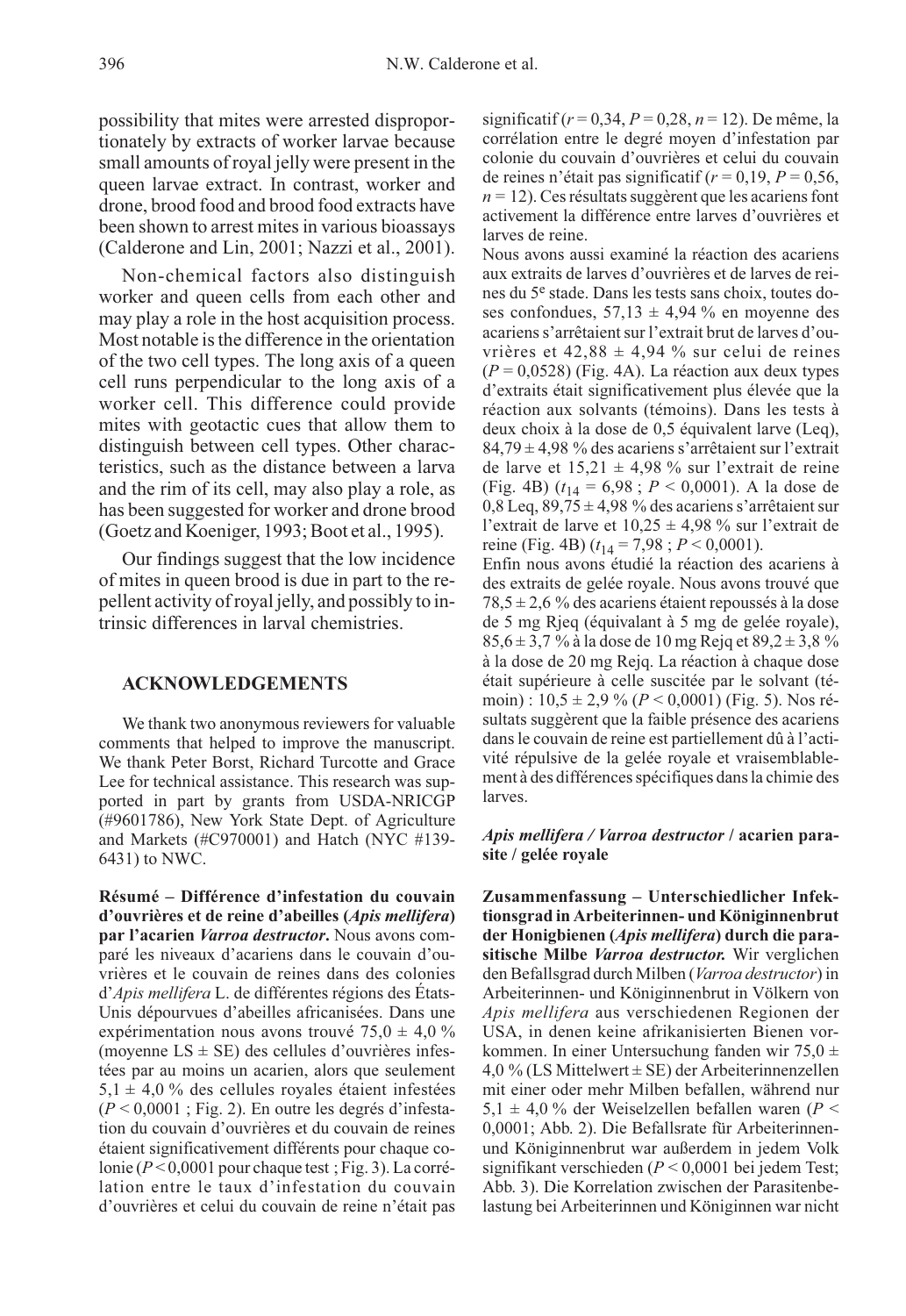signifikant ( $r = 0.34$ ,  $P = 0.28$ ,  $n = 12$ ). Entsprechend ähnlich war die Korrelation zwischen dem mittleren Verbreitungsdruck der Parasiten bei Arbeiterinnenund Königinnenbrut nicht signifikant ( $r = 0.19$ ,  $P = 0.56$ ,  $n = 12$ ). Dieser Befund legt nahe, dass die Milben aktiv zwischen Arbeiterinnen- und Königinnenlarven unterscheiden.

Wir untersuchten auch die Reaktion der Milben auf Extrakte des 5. Larvenstadium von Arbeiterinnen und Königinnen. In Tests ohne Wahlmöglichkeit (non-choice tests), durchschnittlich ermittelt über alle Dosierungen, befanden sich  $57,13 \pm 4,94$  % der Milben auf dem Rohextrakt der Arbeiterinnenlarven und  $42,88 \pm 4,94$  % auf dem der Königinnenlarven  $(P = 0.0528)$  (Abb. 4A). Die Reaktion auf beide Extrakttypen war signifikant höher als auf die Kontrolllösungen. In einem Simultan – Wahlversuch mit 0,5 Leq befanden sich  $84,79 \pm 4,98$  % der Milben auf dem Larvenextrakt von Arbeiterinnen, während  $15,21 \pm 4,98$  % der Milben den Extrakt der Königinnen gewählt hatten (Abb. 4B)  $(t_{14} = 6.98,$  $P < 0,0001$ ). Bei 0,8 Leq zog der Arbeiterinnenextrakt 89,75 ± 4,98 % der Milben an, während es bei Königinnenextrakt  $10,25 \pm 4,98$  % waren (Abb. 4B)  $(t_{14} = 7.98; P \le 0.0001).$ 

Schließlich untersuchten wir noch die Reaktion von Milben auf Extrakte des Futtersaftes der Königinnen. Wir fanden eine Repellentwirkung bei 5 mg Rjeq von  $78,5 \pm 2,6\%$  der Milben; bei 10 mg Rjeq waren es 85,6  $\pm$  3,7 % und bei 20 mg Rjeq waren es 89,2  $\pm$ 3,8 %. Die Repellentwirkung war bei jeder Dosis mit 10,5 ± 2,9 % Prozent der Milben größer, als die bei der Lösungsmittelkontrolle  $(P < 0,0001)$  (Abb. 5). Nach unseren Ergebnissen ist das geringe Vorkommen von Milben in Königinnenbrut zum Teil auf die abstoßende Wirkung des Futtersaftes der Königinnen und wahrscheinlich auch auf spezifische Unterschiede in der Larvenchemie zurückzuführen.

#### Apis mellifera / Varroa destructor / parasitische Milbe / Königinnenfuttersaft

### **REFERENCES**

- Anderson D.L. (1994) Non-reproduction of Varroa jacobsoni in Apis mellifera colonies in Papua New Guinea and Indonesia, Apidologie 25, 412–421.
- Anderson D.L., Sukarsih (1996) Changed Varroa jacobsoni reproduction in Apis mellifera colonies in Java, Apidologie 27, 461–466.
- Anderson D.L., Trueman J.W.H. (2000) Varroa jacobsoni (Acari: Varroidae) is more than one species, Exp. Appl. Acarol. 24, 165–189.
- Beetsma J., Boot W.J., Calis J. (1999) Invasion behavior of Varroa jacobsoni Oud. From bees into brood cells, Apidologie 30, 125–140.
- Boot W.J. (1994) Methyl palmitate does not elicit invasion of honeybee brood cells by Varroa mites, Exp. Appl. Acarol. 18, 587–592.
- Boot W.J., Driessen R.G., Calis J.N.M., Beetsma J. (1995) Further observations on the correlation between attractiveness of honey bee brood cells to Varroa jacobsoni and the distance from larva to cell rim, Entomol. Exp. Appl. 76, 223–232.
- Boot W.J., Tan N.Q., Dien P.C., Huan L.V., Van Dung N., Long L.T., Beetsma J. (1997) Reproductive success of Varroa jacobsoni in brood of its original host, Apis cerana, in comparison to that of its new host, A. mellifera (Hymenoptera: Apidae), Bull. Entomol. Res. 87, 119–126.
- Calderone N.W., Kuenen L.P.S. (2001) Effect of Honey Bee, Apis mellifera L. (Hymenoptera: Apidae), Colony, Cell Type and Larval Sex on Host Selection by Female Varroa destructor (Acari: Varroidae), J. Econ. Entomol. 94, 1022–1030.
- Calderone N.W., Lin S. (2001) Arrestment activity of extracts of honey bee worker and drone larvae, cocoons and brood food on female Varroa destructor, Physiol. Entomol. 26, 241–350.
- De Jong D. (1988) Varroa jacobsoni does reproduce in worker cells of Apis cerana in South Korea, Apidologie 19, 241–244.
- De Jong D. (1990) Mites: Varroa and other parasites of brood, in: Morse R.A., Nowogrodzki R. (Eds.), Honey bee pests, predators, and diseases, 2nd ed., Cornell University Press, Ithaca, NY, pp. 200–218.
- De Jong D., Morse R.A. (1988) Utilisation of raised brood cells of the honey bee, Apis mellifera (Hymenoptera: Apidae), by the bee mite, Varroa jacobsoni (Acarina: Varroidae), Entomol. Gen. 14, 103–106.
- De Jong D., Morse R.A., Eickwort G.C. (1982) Mite pests of honey bees, Annu. Rev. Entomol. 27, 229–252.
- De Ruijter A., Calis J. (1988) Distribution of Varroa jacobsoni female mites in honey bee worker brood cells of normal and manipulated depth Acarina: Varroidae, Entomol. Gen. 14, 107–109.
- Donzé G., Schnyder-Candrian S., Bogdanov S., Diehl P.A., Guerin P.M., Kilchenman V., Monachon F. (1998) Aliphatic alcohols and aldehydes of the honeybee cocoon induce arrestment behavior in Varroa jacobsoni (Acari: Mesostigmata), an ectoparasite of Apis mellifera, Arch. Insect Physiol. Biochem. 37, 129–145.
- Fries I., Camazine S., Sneyd J. (1994) Population dynamics of Varroa jacobsoni: a model and a review, Bee World 75, 5–28.
- Goetz B., Koeniger N. (1993) The distance between larva and cell opening triggers brood cell invasion by Varroa jacobsoni, Apidologie 24, 67–72.
- Harizanis P.C. (1991) Infestation of queen cells by the mite Varroa jacobsoni, Apidologie 22, 533–538.
- Jay S.C. (1961) Laboratory studies on the rearing, growth and development of the honey bee (Apis mellifera L.), Univ. of London: MSA Thesis.
- Koeniger N., Koeniger G., Delfinado-Baker M. (1983) Observations on mites of the Asian honeybee species, Apidologie 14, 197–204.
- Kuenen L.P.S., Calderone N.W. (1997) Transfers of Varroa mites from newly emerged bees: preferences for